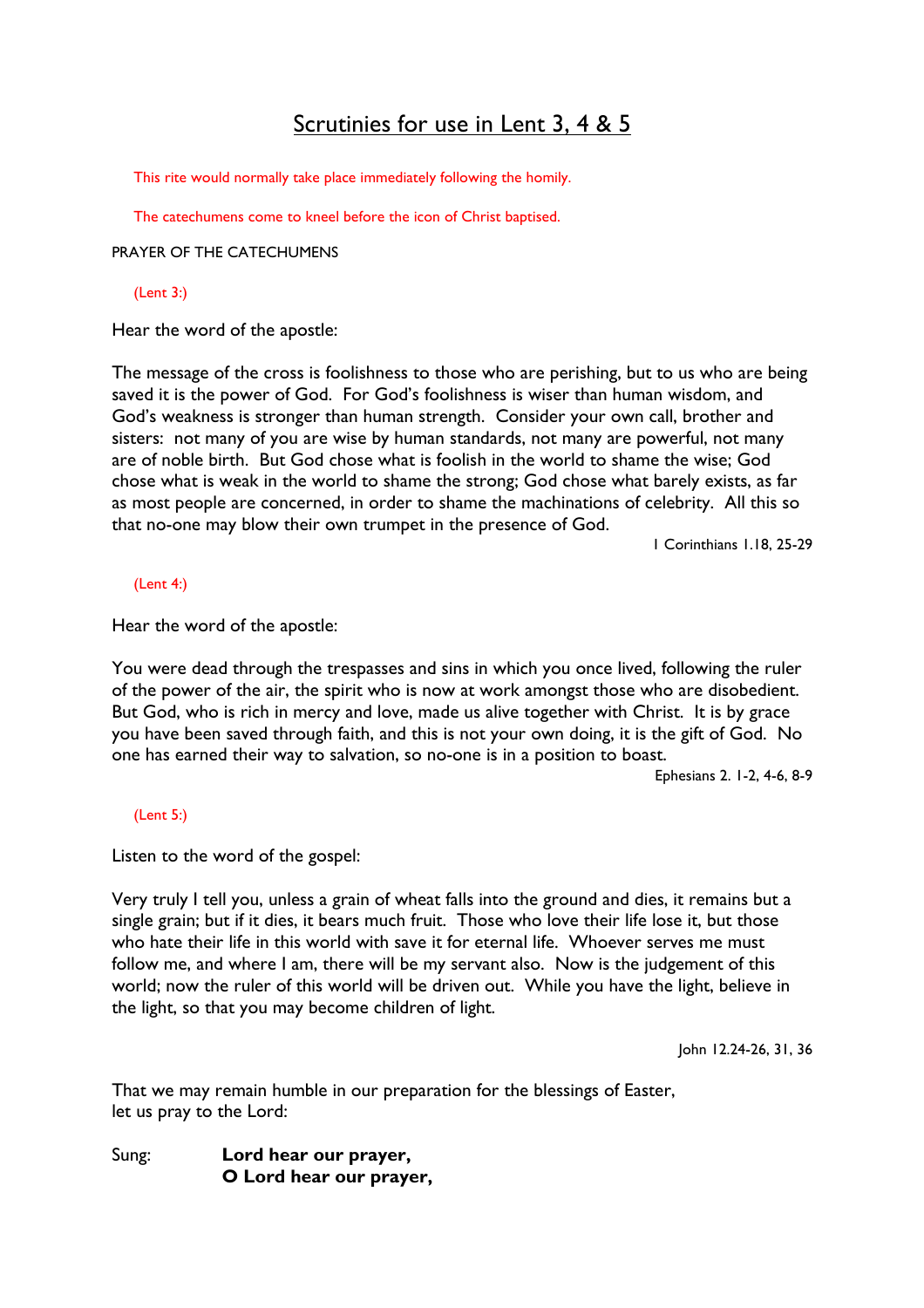## When we call answer us O Lord hear our prayer O Lord hear our prayer Come and listen to us.

by Jacques Berthier © Taize Community

That we may treasure the Word spoken into our hearts, learning to understand and live it out, let us pray to the Lord:

# Lord hear our prayer . . .

That we may learn to know Christ, who came to save all who are lost, let us pray to the Lord:

## Lord hear our prayer . . .

That we may acknowledge our sin in truth and humility, Let us pray to the Lord:

## Lord hear our prayer . . .

That we may turn from evil and embrace the good, Let us pray to the Lord:

## Lord hear our prayer . . .

That the Holy Spirit, who searches the hearts of all people, may strengthen our weakness with the power of God, let us pray to the Lord:

## Lord hear our prayer . . .

That this preparation for the feast of Christ's resurrection may change our hearts so that we may love even the least, let us pray to the Lord:

## Lord hear our prayer . . .

That our families and friends may be converted to faith in Christ, and receive from him the peace that passes all understanding, let us pray to the Lord:

## Lord hear our prayer . . .

That the world might be healed of its grievous wounds, that wars would cease and sorrow and mourning flee away, let us pray to the Lord:

## Lord hear our prayer . . .